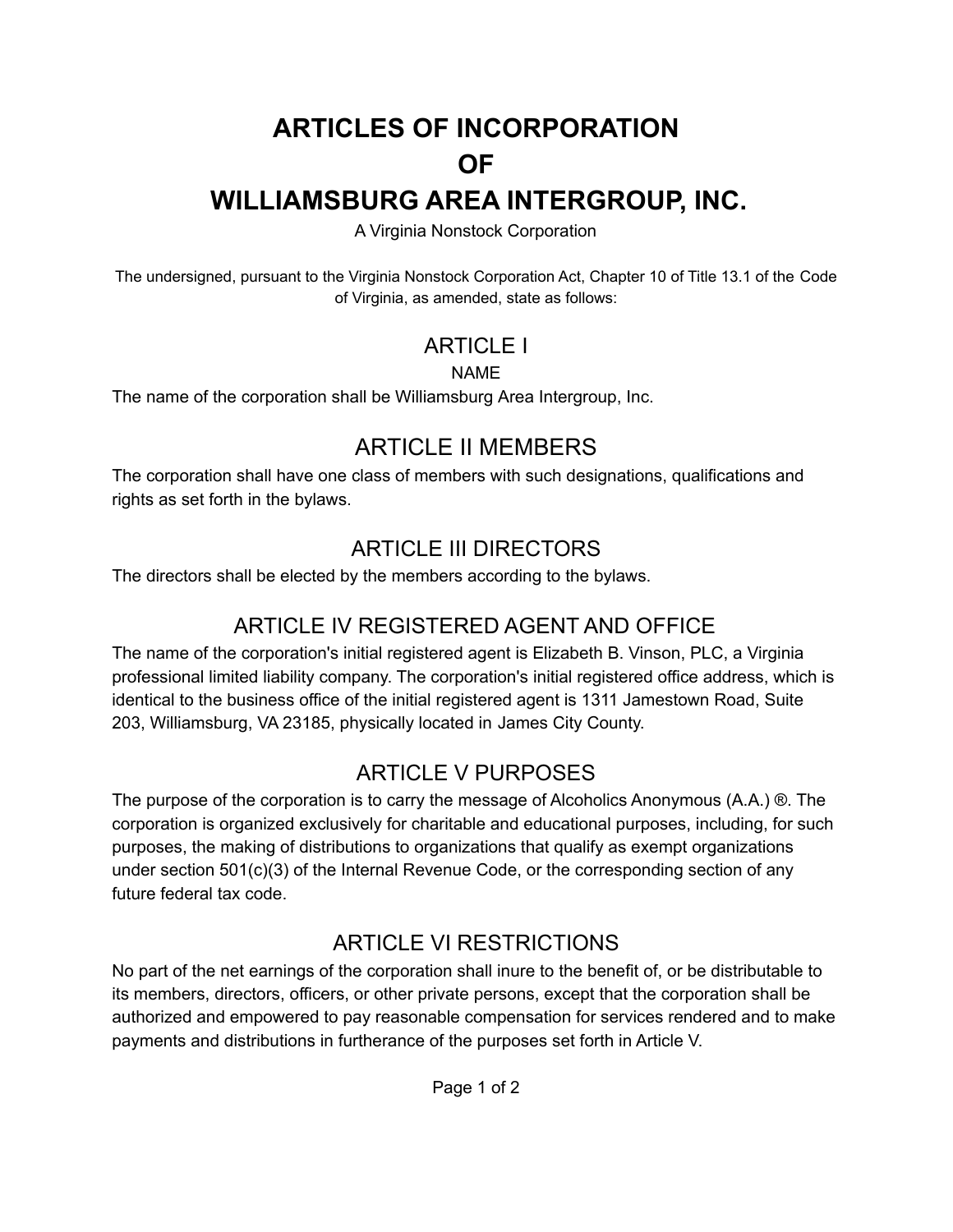No substantial part of the activities of the corporation shall be the carrying on of propaganda, or otherwise attempting to influence legislation, and the corporation shall not participate in, or intervene in (including the publishing or distribution of statements) any political campaign on behalf of or in opposition to any candidate for public office.

Notwithstanding any other provision of these articles, this corporation shall not, except to an insubstantial degree, engage in any activities or exercise any powers that are not in furtherance of the purposes of this corporation.

# ARTICLE VII AMENDMENT

These Articles of Incorporation may be amended as provided under Code of Virginia, Section 13.1-886, as the same may be amended from time to time.

# ARTICLE VIII DISSOLUTION

Upon the dissolution of the corporation, assets shall be distributed for one or more exempt purposes within the meaning of section 501(c)(3) of the Internal Revenue Code, or the corresponding section of any future federal tax code, or shall be distributed to the federal government, or to a state or local government, for a public purpose. Any such assets not so disposed of shall be disposed of by a Court of Competent Jurisdiction of the county in which the principal office of the corporation is then located, exclusively for such purposes or to such organization or organizations, as said Court shall determine, which are organized and operated exclusively for such purposes.

In witness whereof, we have subscribed our names this \_\_\_\_\_ day of 2010.

Incorporator:

Date:

Date:

Date:

Date: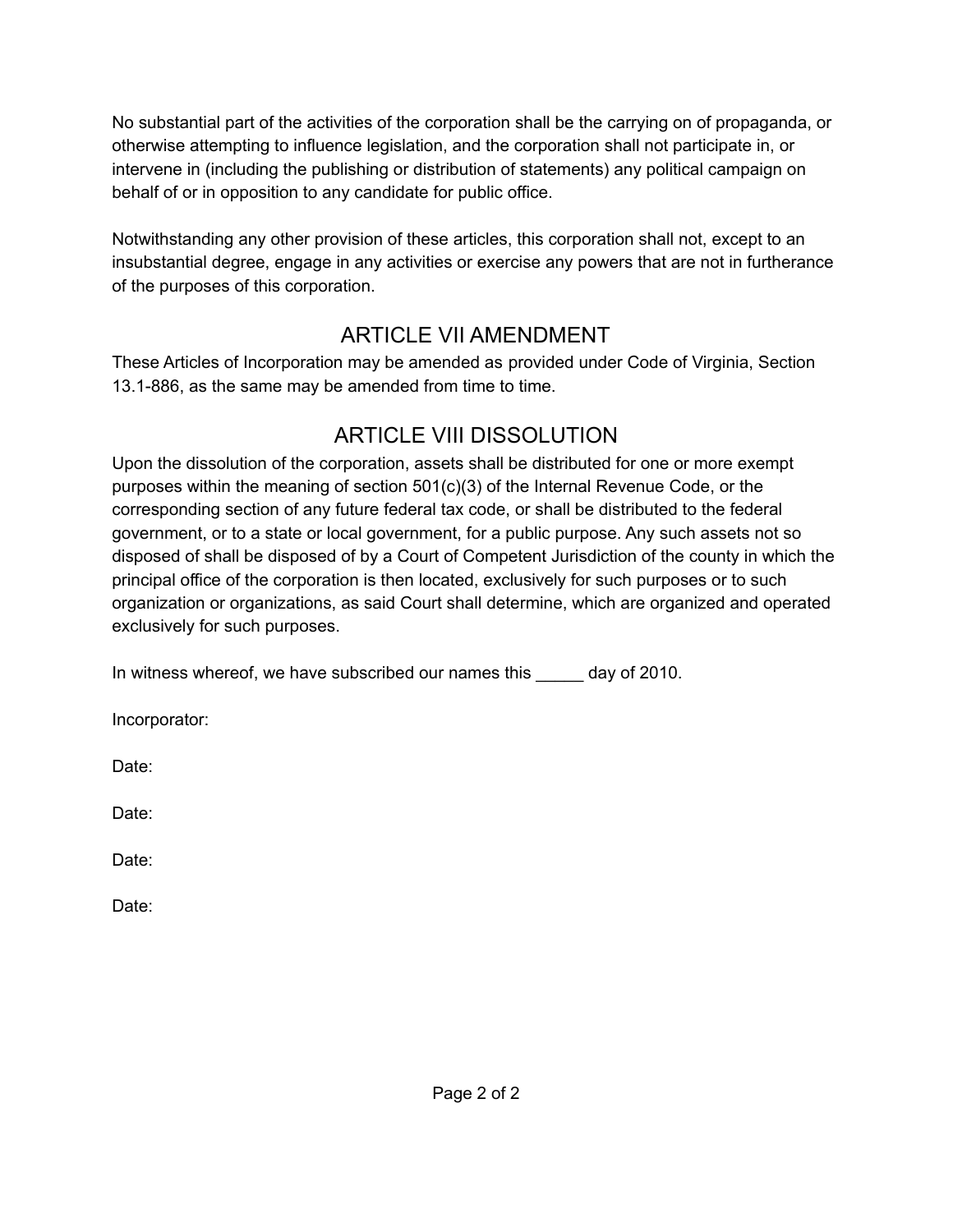# **BYLAWS**

#### **OF THE**

#### **WILLIAMSBURG AREA INTERGROUP, INC.**

## ARTICLE I - Name and Policy

Section 1. Name. As specified in the Articles of Incorporation, the name of this Corporation shall be Williamsburg Area Intergroup, Inc. ("Intergroup").

Section 2. Principal Office. The principal office of Intergroup is 4925-D Centerville Road, Williamsburg, VA 23188.

Section 3. Policy. Intergroup is a not-for-profit non-stock Virginia corporation. In accordance with the Articles of Incorporation, it is the policy of Intergroup that no director, officer, member, or employee shall receive any pecuniary profit from operations.

### ARTICLE II - Purpose

The purpose of Intergroup is to carry the message of Alcoholics Anonymous (A.A.) ® to suffering alcoholics, recovering alcoholics and other interested individuals and groups in the community. Intergroup provides a forum for A.A. groups and members to exchange information and to extend the hand of A.A. Activities may include: publish and distribute meeting lists, maintain a telephone answering service, establish committees, conduct workshops, organize holiday Alkathons.

## ARTICLE III - Guiding Principles

The Twelve Steps and Twelve Traditions of A.A. are the guiding principles of Intergroup. Intergroup shall also comply with the A.A. Service Manual.

### ARTICLE IV - Membership

Section 1. Criteria. Any A.A. meeting or listed A.A. group within the District 38 area is eligible to elect an Intergroup Representative to represent that meeting or group. Membership in Intergroup shall consist of Intergroup Representatives, Intergroup Officers, Committee Chairpersons and Individuals with Special Assignments.

Section 2. Voting Members. The voting members of Intergroup shall be the Intergroup Representatives and Intergroup Officers. Each person will be entitled to one vote on each issue. Williamsburg Area Intergroup, Inc. Bylaws draft July 5, 2010 revised October 14, 2020

# ARTICLE V - Meetings and the Conduct of Business

Section 1. Regular Meetings. Regular meetings of Intergroup shall be held every second Wednesday of each month at 6:30p.m.

Williamsburg Area Intergroup, Inc. Bylaws draft July 5, 2010 revised August 11, 2010, revised October 14, 2020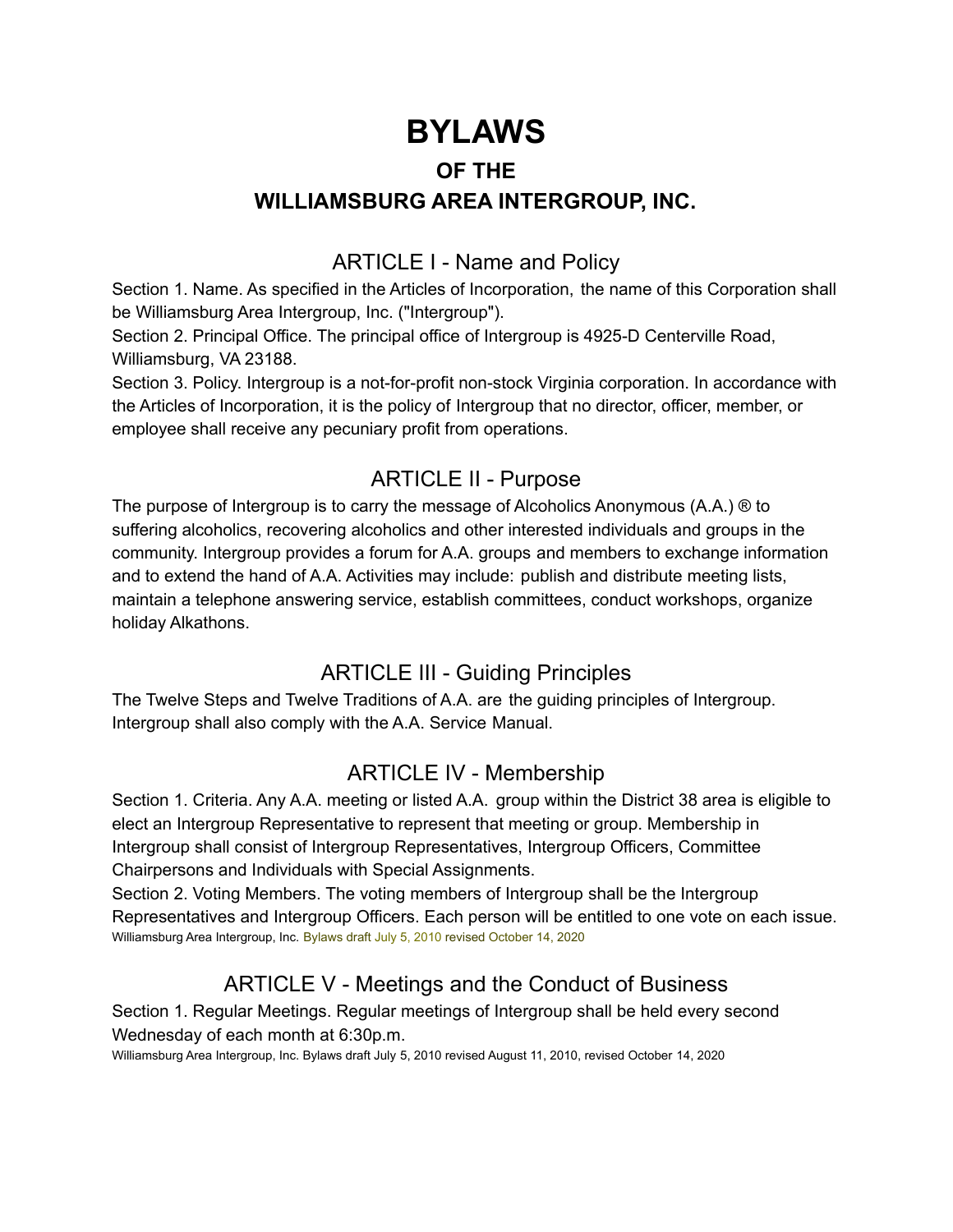Section 2. Special Meetings. The Chairperson, any two (2) officers, or seventy-five percent (75%) of the Intergroup voting members may call special meetings of Intergroup at any time. The Secretary shall give notice of any special meeting to each Intergroup member providing the place, date, time, and general nature of the business to be transacted. The Secretary may give notice by telephone or e-mail, with a log of calls and emails maintained. Except in cases of an emergency, at least five days' notice shall be given. No business may be conducted at any special meeting except that for which the meeting was called.

Section 3. Voting. Intergroup representatives shall have one vote. Intergroup representatives shall represent only one Group or meeting. Persons entitled to vote may only do so in person, whether virtual or live. Voting may be by a show of hands or by a voice vote. After a vote, the Chairperson may call for minority opinions. If a person who voted on the prevailing side of the motion is swayed, then that person may ask that another vote be taken. Election of officers shall be by secret ballot with the winner of each office receiving a majority of the votes.

Section 4. Quorum. Seven (7) voting members, represented in person, whether virtual or live, shall form a quorum at any meeting of members. If a quorum is present, the affirmative votes of the majority of the members represented at the meeting shall be the act of the members. Williamsburg Area Intergroup, Inc. Bylaws draft July 5, 2010 revised October 14, 2020

Section 5. Participation. Intergroup members may participate in any meeting by means of remote communication to the extent the Board of Directors authorizes such participation for members. Members participating in a members' meeting by means of remote communication shall be deemed present and may vote at such a meeting. The Secretary shall verify that each person participating remotely is a member. The Chairperson shall provide such members a reasonable opportunity to participate in the meeting and to vote on matters submitted to the members, including an opportunity to read or hear the proceedings of the meeting, substantially concurrently with such proceedings. The Board of Directors may determine that any meeting of members shall not be held at any place and shall instead be held solely by means of remote communication. Revised October 14, 2020

#### ARTICLE VI. - Officers

Section 1. Number. The officers of Intergroup shall be the Chairperson, Alternate Chairperson, Secretary and Treasurer.

Section 2. Eligibility. To be eligible to be an Intergroup Officer, an individual must be an A.A. member of a group eligible to be represented in Intergroup. Candidates for Chairperson and Alternate Chairperson must have five years of continuous sobriety. Candidates for Chairperson should have held previous offices in service work. Candidates for Secretary and Treasurer must have two years of continuous sobriety.

Section 3. Terms. Officers shall hold a two-year term which shall commence on January 1 and expire on December 31 of the following year. If an individual assumes office in the middle of the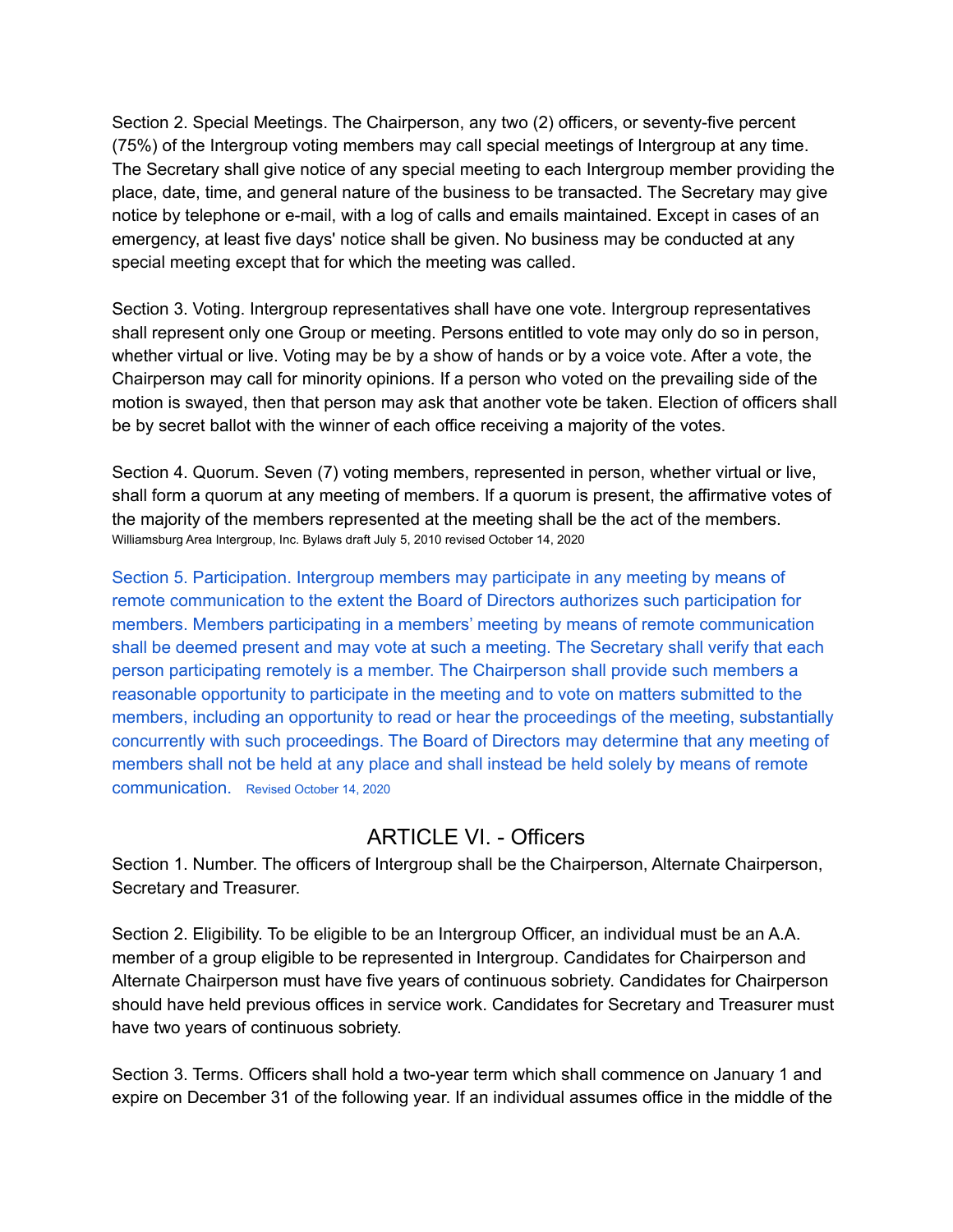term, he or she will be eligible to serve for another full term if elected. Otherwise, officers may not serve consecutive terms in the same office.

Section 4. Election. Officers shall be elected at the regular December meeting of Intergroup of each even-numbered year. The Chairperson will appoint a Nominating Committee in October. The Nominating Committee will present a slate of officers consisting of at least two candidates for each office. Nominations will also be accepted from the floor at the election meeting. All candidates nominated must consent to run for office but need not be present at the election. Williamsburg Area Intergroup, Inc.

Williamsburg Area Intergroup, Inc. Bylaws draft July 5, 2010 revised August 11, 2010

Section 5. Absence and Vacancies. Should any officer be absent for three consecutive meetings, Intergroup may declare his or her seat vacant. A special election shall be held to fill the vacancy, except for the Chairperson. If an officer, other than the Chairperson, resigns for any reason, Intergroup will hold a special election. Should any Committee Chair be absent for three consecutive meetings, Intergroup may declare that position vacant. The Chairperson shall appoint a replacement with the advice and consent of Intergroup. Should the Chairperson resign or the office becomes vacant, then the Alternate Chairperson shall assume the duties of Chairperson.

#### ARTICLE VII - Duties and Responsibilities of Officers

Section 1. Chairperson. The Chairperson coordinates activities with other Intergroup Officers and shall chair the monthly meetings of Intergroup. This position shall report pertinent information received from G. S. O., VAC and other A.A. entities. The Chairperson will also attend A.A. meetings in the area to encourage participation in Intergroup.

Section 2. Alternate Chairperson. In the absence of the Chairperson, the Alternate Chairperson shall assume the duties of the Chairperson. The Alternate Chairperson will chair the Building Committee, unless a Building Committee Chair is otherwise appointed by the Intergroup Chairperson.

Section 3. Secretary. The Secretary shall attend all meetings of Intergroup and shall take and distribute minutes of all meetings. The Secretary will maintain and keep up to date a strictly confidential file of names, addresses, telephone numbers, and email addresses of Intergroup members. The secretary will maintain a bulletin board for posting A.A. announcements and newsletters, and coordinate with the Website chair to publish and update this information. The Secretary shall oversee the maintenance of Intergroup official documents, policy files and archives.

Williamsburg Area Intergroup, Inc. Bylaws draft July 5, 2010 revised October 14, 2020

Section 4. Treasurer. The Treasurer will keep an account of all funds received and expended by Intergroup and will make disbursements for all normal operations. The Treasurer will deposit all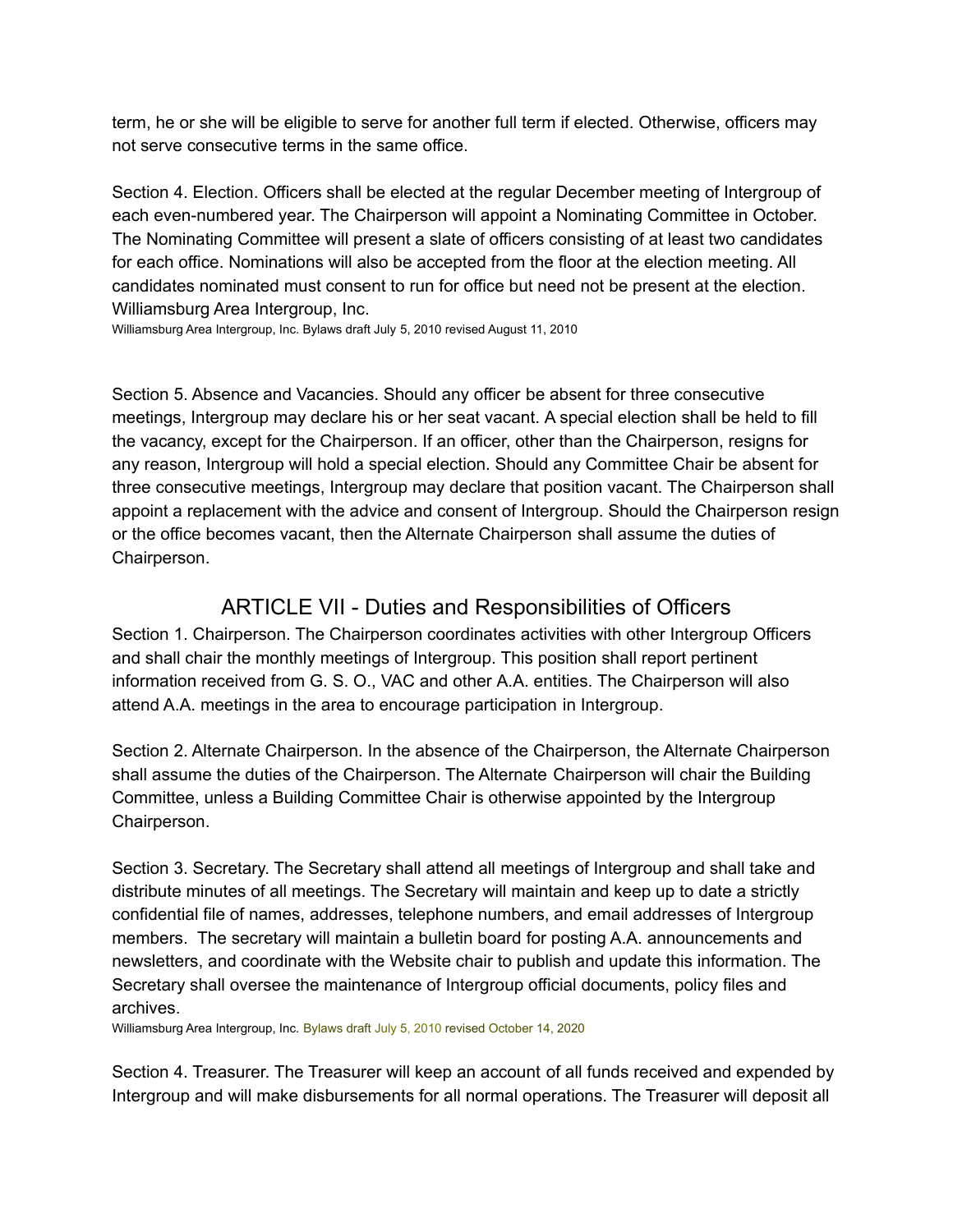sums received in the bank, and make a written report at each meeting of Intergroup. Either the Chairperson or Treasurer may write checks. The funds, books and vouchers in the Treasurer's hands, will at all times be under the supervision of Intergroup as a whole and subject to its inspection and control. At the expiration of a Treasurer's term of office, the Treasurer will deliver to the successor all books, funds, and other documentation, or, in the absence of a Treasurer-elect, to the Chairperson. The Treasurer shall chair the Budget Committee unless the Intergroup Chairperson appoints another chairperson for the Budget Committee. Williamsburg Area Intergroup, Inc.

Williamsburg Area Intergroup, Inc. Bylaws draft July 5, 2010 revised August 11, 2010

#### Article VIII. Committees & Special Assignments

Section 1. General. All Committees and Special Assignments will follow any applicable General Service Conference guidelines using any workbooks provided by G.S.O. The Chairperson shall appoint Committee chairpersons and Individuals with Special Assignments biennially, subject to the advice and consent of Intergroup. A Committee Chairperson is responsible for recruiting committee members. Each Committee should have at least three (3) members responsible for the duties of that Committee. Committee Chairpersons and Individuals with Special Assignments must report in writing at each regular Intergroup meeting. Committee Chairpersons and persons with Special Assignments should have one year of continuous sobriety.

Section 2. Phone Committee. The Phone Committee is responsible for maintaining a phone answering service that provides meeting information. Specific responsibilities may include: purchasing equipment with the advice and consent of Intergroup, determine the appropriate mix of automated and in-person monitoring of calls and ensure that information available via the phone is complete and current. This committee will maintain the Williamsburg Area Intergroup Guidelines for Phone Volunteers, which includes 12th step contact for the suffering alcoholic.

Section 3. Corrections. The Corrections Committee is responsible for providing information to and coordinating  $12<sup>th</sup>$  step work with correctional institutions and other entities to provide suffering alcoholics in such institutions with an opportunity to participate in the recovery program of A.A. Specific responsibilities may include: coordinate coverage and participation in meetings carried to institutions, maintain contact with facilities to meet clearance and orientation requirements, provide literature to institutional meetings, coordinate correspondence between A.A. members in District 38 and inmates seeking sobriety in institutions, coordinate transportation for newly released inmates to A.A. meetings; communicate corrections support related information received from GSO, VAC, and District 38, communicate information about all aspects of corrections work to the A.A. community.

Section 4. Treatment and Accessibilities. The Treatment and Accessibilities Committee is responsible for providing information to and coordination 12<sup>th</sup> step work with hospitals, treatment facilities, and other entities to provide suffering alcoholics in such institutions with an opportunity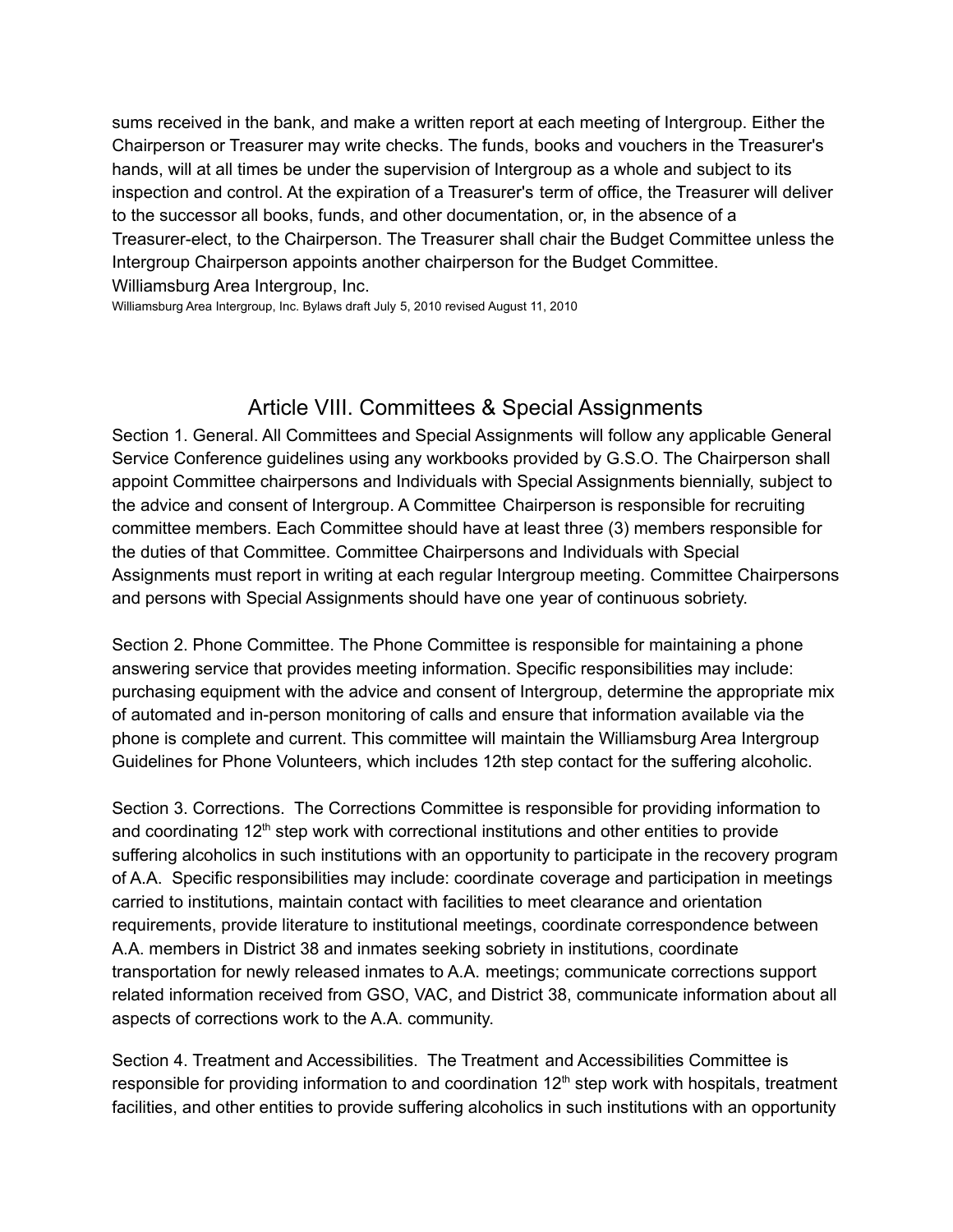to participate in the recovery program of A.A. The Treatment and Accessibilities Committee is also responsible for assisting outreach to those persons in the A.A. community who may have limited access to regular meetings and other recovery support. Specific responsibilities may include: coordinate coverage and participation in meetings carried to hospitals, treatment centers, and other recuperative facilities, provide literature to institutional meetings, respond to requests for new, interim, or irregular meetings, communicate information received from GSO, VAC, and District 38, communicate information about all aspects of treatment and accessibility work to the A.A. community.

Section 5. Cooperation with the Professional Community and Public Information (CPC/PI) The Cooperation with the Professional Community and Public Information Committee is responsible for providing information about Alcoholics Anonymous to the public, agencies and/or organizations that encounter alcoholics through general or professional contact. Specific responsibilities may include: provide literature and/or meeting directories to doctors, lawyers, mental health, substance abuse professionals, courts, community action agencies, clergy, schools, hotels/motels, libraries. The Committee will publish the Williamsburg Area meeting directory. The Committee may also provide accurate A.A. contact information in the public media and phone books, communicate information received from G.S.O., VAC, and District 38 and communicate information about all aspects of Public Information and Cooperation with the Professional Community work to the A.A. community. Williamsburg Area Intergroup, Inc. Bylaws draft July 5, 2010 revised October 14, 2020

Section 6. Special Events. The Special Events Committee is responsible for coordinating and obtaining Coordinators for two workshops and three Alkathons each year. The workshops will take place in the spring and the fall. The three Alkathons will be held Thanksgiving Day, Christmas Day and New Year's Day. The Special Events Committee is responsible for coordinating other events, meals, and gatherings that may be scheduled by the voting membership of the Williamsburg Area Intergroup.

Williamsburg Area Intergroup, Inc. Bylaws draft July 5, 2010 revised October 14, 2020

Section 7. Liaison with District 38. The Liaison is responsible for communicating information between Intergroup and District 38 by attending each group's monthly meeting. The Liaison shall secure a substitute, if unable to attend either meeting.

Section 8. WAI/District 38 Website Committee. The Williamsburg Area Website Committee is an Intergroup committee providing website and online public information services to both Intergroup and District 38. The committee is responsible for maintaining the aawilliamsburg.org website and website email accounts. The website committee is also responsible for adhering to the principles of the Twelve Traditions, particularly Tradition 11 ("anonymity at the level of press, radio and films.") Ensuring all information posted on meetings and events are current and accurate and providing this information to the aavirginia.org website. The committee will communicate any changes or additions to the meetings in the area to the CPC/PI committee and request the same from the CPC/Pl committee.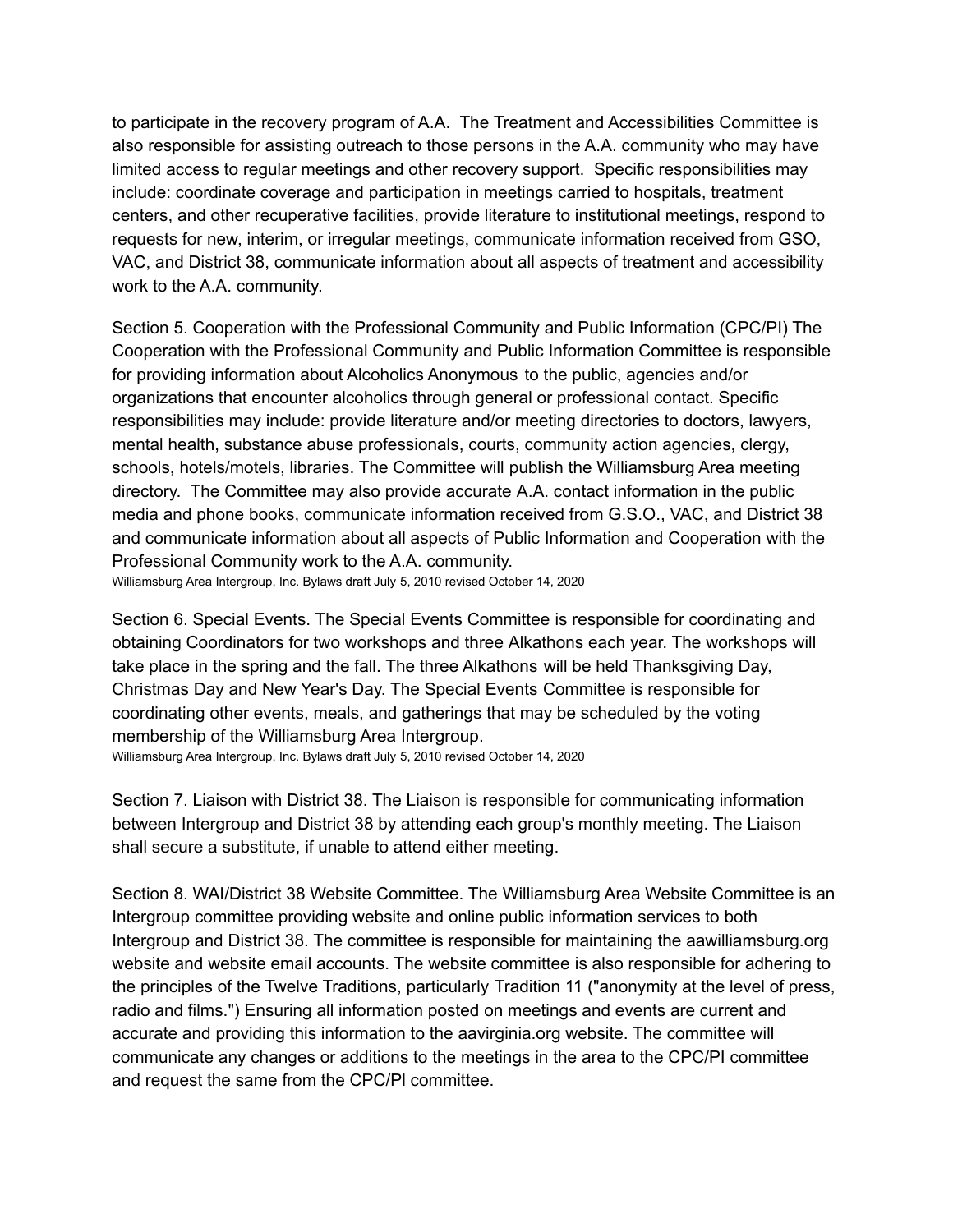The committee is responsible for communicating with the aawilliamsburg.org website service provider regarding costs and services (domain name, website account and email account) and will make payments in a timely manner. The committee will provide website usage statistics and will research and recommend alternate or additional services if the committee or Intergroup deems it necessary or appropriate. Within these parameters, the committee makes final decisions regarding content and determines who will access the website server/software. Williamsburg Area Intergroup, Inc. Bylaws draft July 5, 2010 revised August 11, 2010

Section 9. Building Committee. The Building Committee is responsible for communicating with the landlord regarding maintenance, negotiating rent changes, and keeping the office clean. The Committee shall research alternate office locations if Intergroup deems it necessary. Unless otherwise appointed by the Intergroup Chairperson, the Alternate Chairperson will chair this committee.

Section 10. Newsletter Committee. The Newsletter Committee is responsible for quarterly newsletter. Content should include but is not limited to: personal stories, upcoming events and reports on the outcome of those events. Content should be as local as possible. The newsletter should not attempt to replace flyers or feature sensitive content better distributed on the website or directly to groups or meetings.

Section 11. Literature Committee. The Literature Committee shall make available General Service Conference approved literature for sale at Intergroup, district, or Williamsburg area A.A. events.

Section 12. Budget Committee. The Budget Committee, consisting of at least the Intergroup Treasurer and each committee chairperson is responsible for preparing the annual operating budget which includes estimated income and expenditures for the upcoming fiscal year. The budget shall be presented to Intergroup for approval at the October meeting preceding the year for which it was prepared. Unless otherwise appointed by the Intergroup Chairperson, the Intergroup Treasurer will chair this committee.

Section 13. Audit Committee. The Audit Committee is responsible for an annual audit of Intergroup finances and for making a report of its findings to Intergroup. They will conduct the audit and present the report during the first quarter of the year. Williamsburg Area Intergroup, Inc. Bylaws draft July 5, 2010 revised October 14, 2020

Section 14. Nominating Committee. The Nominating Committee is responsible for identifying candidates for Intergroup offices by recruiting individuals and by publicizing the elections in the A.A. community. The Chairperson will appoint a committee in October of each even numbered year that will present a slate of candidates, at least two persons for each office, at the election meeting in December. The Nominating Committee must have at least two (2) members.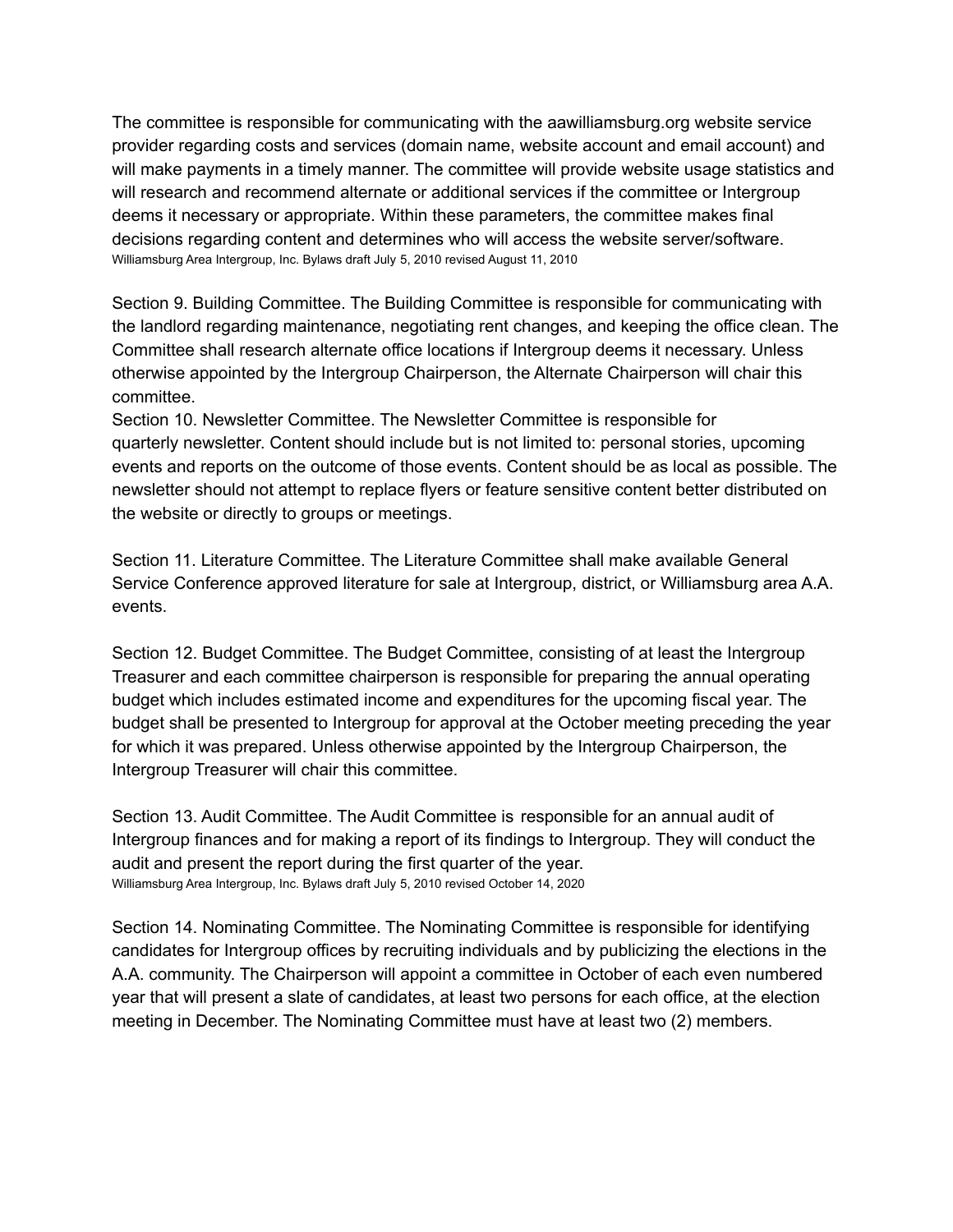Section 15. Special Committees. The Chairperson may, at any time, appoint other Committees on any subject for which there is no standing committee. A Guidelines Committee may be established where there is a requirement for major revisions of the Intergroup Bylaws.

Section 16. Special Assignments. The Chairperson may, at any time, appoint individuals for Special Assignments on any subject for which there is no standing committee or special assignment.

Williamsburg Area Intergroup, Inc. Bylaws draft July 5, 2010 revised October 14, 2020

### ARTICLE IX - Board of Directors

Section 1. Powers. The Board of Directors shall have general supervision of the affairs of Intergroup between meetings of Intergroup, fix the hour and place of meetings, make recommendations to the Intergroup and perform other duties as are specified in these Bylaws. The Board shall be subject to the guidance of Intergroup, and none of its acts shall conflict with action taken by Intergroup. As trusted servants, the Board conducts the business of the Intergroup in the best interests of Alcoholics Anonymous and Intergroup. The Board may delegate the management of activities of Intergroup to any person or persons or committees, provided that the activities and affairs of Intergroup shall be managed and all corporate powers shall be exercised under the ultimate direction of the Board acting for Intergroup. The Board of Directors or its designees shall have the power to select and remove all agents of Intergroup, acting within the policies of Intergroup, the principles of AA, state and federal law.

Section 2. Number. The authorized number of directors shall be five (5). Williamsburg Area Intergroup, Inc. Bylaws draft July 5, 2010 revised August 11, 2010

Section 3. Fiduciary Duty of Directors. Each director owes a fiduciary duty of good faith and reasonable care regarding all actions taken for the corporation. Each director must perform his or her duties in good faith in a way that he or she reasonably believes to be in the best interests of the corporation, using ordinary care and prudence. In addition, each director is responsible for attempting to respect the Traditions and Concepts of AA and practice these principles in all the affairs of the Board and Intergroup.

Section 4. Election and Term. Persons serving as Intergroup Chairperson, Alternate Chairperson, Secretary, and Treasurer shall serve as Directors for two year terms. In addition, Intergroup shall elect another AA member as a Director at the December election meeting to serve for a two-year term.

Section 5. Meetings. The Board shall hold an annual meeting on the second Wednesday of January. The Chair of the Board of Directors or the Secretary may call special meetings of the Board at any time. Notice of special meetings shall be made in writing, by telephone or e-mail to all Directors. Except in cases of an emergency, at least five days notice shall be given (if given by First Class Mail) or forty-eight (48) hours notice (if delivered personally, by telephone or other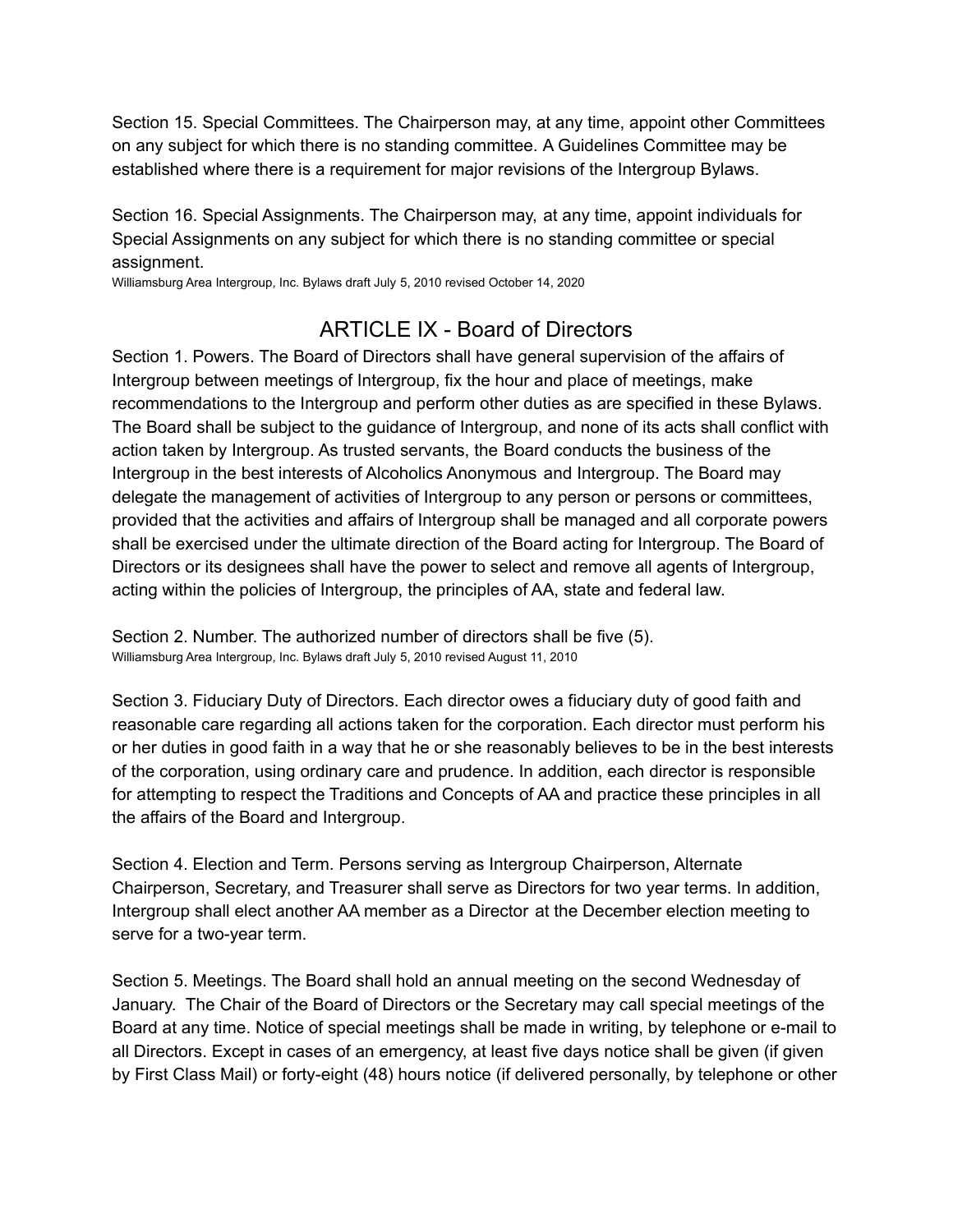technology.) The purpose of the meeting shall be stated in the notice. No business may be conducted at any special meeting except that for which the meeting was called. Williamsburg Area Intergroup, Inc. Bylaws draft July 5, 2010 revised October 14, 2020

Section 6. Quorum. Three-fifths (3/5) of the directors shall constitute a quorum of the Board for the transaction of business. Any act or decision approved by a majority of the directors present at a meeting duly held at which a quorum is present shall be regarded as the act of the Board unless an alternate number is required by law. Members of the Board may participate in a meeting through use of conference telephone call or similar communications procedure so long as all members participating in the meeting can hear one another.

Section 7. Action without Meeting. Any action required or permitted to be taken by the Board may be taken without a meeting if all members of the Board consent in writing to such action.

Section 8. Directors Duties As Officers. A person duly elected by the Intergroup Council, shall also serve in his or her elected capacity as the corresponding Officer of the Corporation. If required by law or as otherwise necessary for the administration of the Corporation, the Chairperson and Alternate Chairperson shall hold the offices of and be designated as President and Vice-President respectively.

#### ARTICLE X - Financial

Section 1. Fiscal Year. The fiscal year shall begin on January 1 of each and end on December 31 of each year.

Williamsburg Area Intergroup, Inc. Bylaws draft July 5, 2010 revised August 11, 2010

Section 2. Budget Process. The Budget Committee, consisting of at least the Intergroup Treasurer and each Committee Chairperson, is responsible for proposing an annual operating budget for the upcoming fiscal year. The budget shall be presented to Intergroup for approval at the October meeting preceding the year for which it was prepared. Unless otherwise appointed by the Intergroup Chairperson, the Intergroup Treasurer will chair this committee.

Section 3. Non-budgeted Expenditures. Expenditures not specified in the budget shall be approved by Intergroup.

Section 4. Procedures. The Intergroup Chairperson and Treasurer shall be the signatories on the Intergroup bank account. Funds received shall be deposited at least monthly into a checking account. The Treasurer shall provide a written report at each Intergroup meeting. All funds and property received by Intergroup shall be expended in accordance with the Twelve Traditions of Alcoholics Anonymous.

Section 5. Financial Policy. Contributions may be received from A.A. groups, A.A. meetings, individual A.A. members, sale of literature, and special events. The central